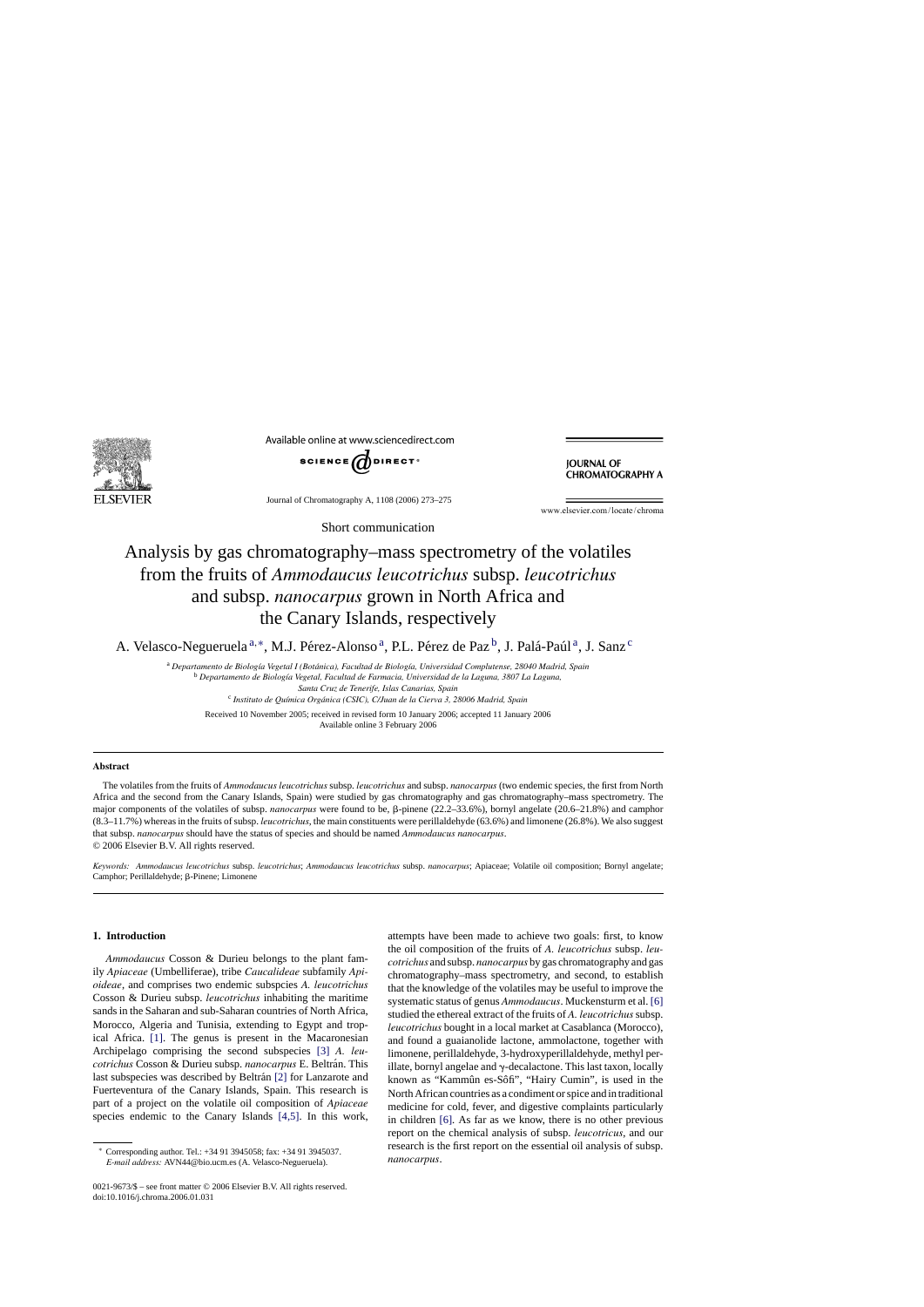## <span id="page-1-0"></span>**2. Experimental**

# *2.1. Plant material*

Two samples of subsp. *nanocarpus* (ALN1,ALN2) were gathered:

- (1) The fruits of the first sample (ALN1) were collected from Trasera, Tarajalejo Beach, Tuineje, Fuerteventura, Canary Islands, Spain on 11 April 2005, N/311873-E/58593, at an altitude of 10 m (above sea level). A voucher specimen, TFC 45930 was deposited at the Herbarium of La Laguna University, La Laguna, Tenerife, Canary Islands, Spain.
- (2) The fruits of the second sample (ALN2) were collected from the slope N-NW of Chayofita Mountain, Los Cristianos, Tenerife, Canary Islandas, Spain on 17 April 2005 at an altitude of 25 m (above sea level). A voucher specimen, TFC 45931 was deposited at the Herbarium of La Laguna University, La Laguna, Tenerife, Canary Islands, Spain.
- (3) One sample of subsp. *leucotrichus* (ALL) was collected from in Dakhla (Villacisneros), Western Saharan, North Africa, in Spring 2004 at an altitude of 25 m (above sea level). A voucher specimen, TFC 45944 was deposited at the Herbarium of La Laguna University, La Laguna, Tenerife, Canary Islands, Spain.

### *2.2. Isolation procedure*

The fruits of both species were left to dry at room temperature and 291 g of the plant material (ALN1) and 384 g (ALN2) were coarsely minced and placed in individual flasks containing 2 L of water each, and 51 g (ALL) was mixed with 1 L of water and hydrodistilled in a Clevenger-type apparatus according to the method recommended in the Spanish Pharmacopoeia [\[7\]](#page-2-0) for 8 h. The volatiles were dried over anhydrous magnesium sulphate and stored at  $4^\circ$ C in the dark. Volatile oil yields were 1.33% ALN1, 1.22% ALN2 and 2.76% ALL, based on dried weight of samples.

## *2.3. Gas chromatography (GC)*

Analyses were carried out on a Varian 3300 gas chromatograph fitted with a fused silica capillary column coated with dimethypolysiloxane(DB-1) as stationary phase  $(50 \text{ m} \times 0.25 \text{ mm }$  I.D., 0.25  $\mu$ m film thickness). Carrier gas was  $N_2$  at a flow rate of 1.5 mL/min. Oven temperature was programmed from 90 to 240 $\degree$ C at 4 $\degree$ C/min. Injection was performed at  $250\degree C$  using 1:100 split ratio. Detection was performed by flame ionization detection (FID) at 300 ◦C.

#### *2.4. Gas chromatography–mass spectrometry (GC–MS)*

Analyses were carried out on a Hewlett-Packard 5890 gas chromatograph fitted with a fused silica capillary column coated with dimethylpolysiloxane (DB-1) as stationary phase  $(25 \text{ m} \times 0.20 \text{ mm }$  I.D., 0.33 mm film thickness). Carrier gas was He at a flow rate of 1 mL/min. Temperature was programmed

from 70 to 250 °C at 4 °C/min. Samples were injected at 250 °C using 1:20 split ratio. Spectra were recorded in scan mode at 70 eV.

### *2.5. Qualitative and quantitative analyses*

Most constituents were identified by gas chromatography by comparison of their GC retention indices (I) with those reported in literature [\[9,11,13,14\]](#page-2-0) or with those of standards purchased, synthesized or identified in oils of known composition. Further identification was confirmed when possible by comparison of their mass spectra with those stored in MS databases (NIST and Wiley libraries) or with mass spectra reported in literature [\[8–13\].](#page-2-0) Relative component concentrations were obtained directly from GC peak areas.

## **3. Results and discussion**

The components of the oils from the fruits of *A. leucotrichus* subsp. *nanocarpus* and *A. leucotrichus* subsp. *leucotrichus* their

### Table 1

Percentage composition of the volatiles from the fruits of *Ammodaucus leucotrichus* subsp. *nanocarpus* and subsp. *leucotrichus*

| Component               | I(DB1) | ALN1                     | ALN <sub>2</sub>         | <b>ALL</b>               | IM                 |
|-------------------------|--------|--------------------------|--------------------------|--------------------------|--------------------|
| $\alpha$ -Thujene       | 916    | 0.3                      | 0.2                      | t                        | MS.I <sub>2</sub>  |
| $\alpha$ -Pinene        | 924    | 5.5                      | 5.2                      | 4.7                      | MS, I <sub>2</sub> |
| Camphene                | 938    | 3.8                      | 3.3                      | 0.3                      | MS, I <sub>2</sub> |
| Sabinene                | 961    | 7.0                      | 3.7                      | t                        | MS, I <sub>2</sub> |
| β-Pinene                | 964    | 22.2                     | 33.6                     | 1.4                      | MS, I <sub>2</sub> |
| Myrcene                 | 975    | 5.4                      | 1.8                      | 0.4                      | MS, I <sub>2</sub> |
| $\alpha$ -Phellandrene  | 989    | 0.1                      | 0.1                      | 1.1                      | MS, I <sub>2</sub> |
| δ-3-Carene              | 998    | 0.3                      | 0.7                      | t                        | MS, I <sub>2</sub> |
| $\alpha$ -Terpinene     | 1003   | 0.3                      | 0.3                      | t                        | MS.I <sub>2</sub>  |
| $p$ -Cymene             | 1005   | 0.3                      | 1.1                      | t                        | MS, I <sub>2</sub> |
| Limonene                | 1012   | 4.0                      | 3.5                      | 26.8                     | MS, I <sub>2</sub> |
| β-Phellandrene          | 1016   | $\overline{\phantom{0}}$ | $\overline{\phantom{0}}$ | 0.1                      | $MS.I_1$           |
| $\gamma$ -Terpinene     | 1040   | 5.6                      | 4.6                      | t                        | MS, I <sub>2</sub> |
| cis-Sabinene hydrate    | 1053   | t                        | t                        | $\overline{\phantom{0}}$ | $MS.I_1$           |
| Terpinolene             | 1068   | 0.3                      | 0.2                      | t                        | MS, I <sub>2</sub> |
| Linalool                | 1070   | 0.3                      | 0.3                      | $\overline{\phantom{0}}$ | MS, I <sub>2</sub> |
| Camphor                 | 1128   | 11.7                     | 8.3                      | -                        | MS.I <sub>2</sub>  |
| Borneol                 | 1150   | $\mathbf t$              | t                        |                          | MS.I <sub>2</sub>  |
| Terpinen-4-ol           | 1157   | 0.2                      | 0.2                      | $\overline{a}$           | MS, I <sub>2</sub> |
| p-Cymen-8-ol            | 1163   | t                        | t                        | $\overline{\phantom{0}}$ | MS, I <sub>2</sub> |
| $\alpha$ -Terpineol     | 1169   | 0.1                      | 0.1                      | 0.1                      | MS, I <sub>2</sub> |
| Myrtenal                | 1178   | $\mathbf t$              | t                        | $\overline{\phantom{0}}$ | MS.I <sub>2</sub>  |
| Thymol methyl ether     | 1199   | 0.1                      | 0.1                      | $\overline{\phantom{0}}$ | MS, I <sub>1</sub> |
| Carvacrol methyl ether  | 1205   | 0.1                      | 0.1                      |                          | MS, I <sub>1</sub> |
| Perillaldehyde          | 1272   | $\overline{a}$           | $\overline{a}$           | 63.6                     | $MS.I_1$           |
| Bornyl acetate          | 1279   | 5.0                      | 4.7                      |                          | MS.I <sub>2</sub>  |
| Perilla alcohol         | 1285   |                          |                          | 0.2                      | $MS.I_1$           |
| Thymol                  | 1290   | t                        | t                        |                          | MS.I <sub>2</sub>  |
| $\alpha$ -Cubebene      | 1341   | t                        | t                        | $\overline{a}$           | MS.I <sub>1</sub>  |
| Methyl perillate        | 1350   | $\overline{\phantom{0}}$ | $\overline{\phantom{0}}$ | 0.5                      | $MS.I_1$           |
| 3-Hydroxyperillaldehyde | 1352   | $\overline{\phantom{0}}$ |                          | 0.4                      | $MS.I_1$           |
| $\alpha$ -Copaene       | 1360   | 0.1                      | 0.1                      | $\overline{a}$           | MS, I <sub>1</sub> |
| β-Cubebene              | 1372   | t                        | t                        | -                        | $MS.I_1$           |
| Bornyl isobutanoate     | 1390   | 0.4                      | 0.4                      | $\overline{\phantom{0}}$ | $\rm MS.I_1$       |
| β-Caryophyllene         | 1414   | 0.2                      | 0.2                      | $\overline{\phantom{0}}$ | MS, I <sub>2</sub> |
| $\gamma$ -Decalactone   | 1448   | 0.3                      | 0.5                      | 0.2                      | $MS.I_1$           |
| ar-Curcumene            | 1453   | 0.2                      | 0.1                      | t                        | MS, I <sub>1</sub> |
| $\alpha$ -Zingiberene   | 1469   | 0.2                      | 0.1                      |                          | MS, I <sub>1</sub> |
|                         |        |                          |                          |                          |                    |